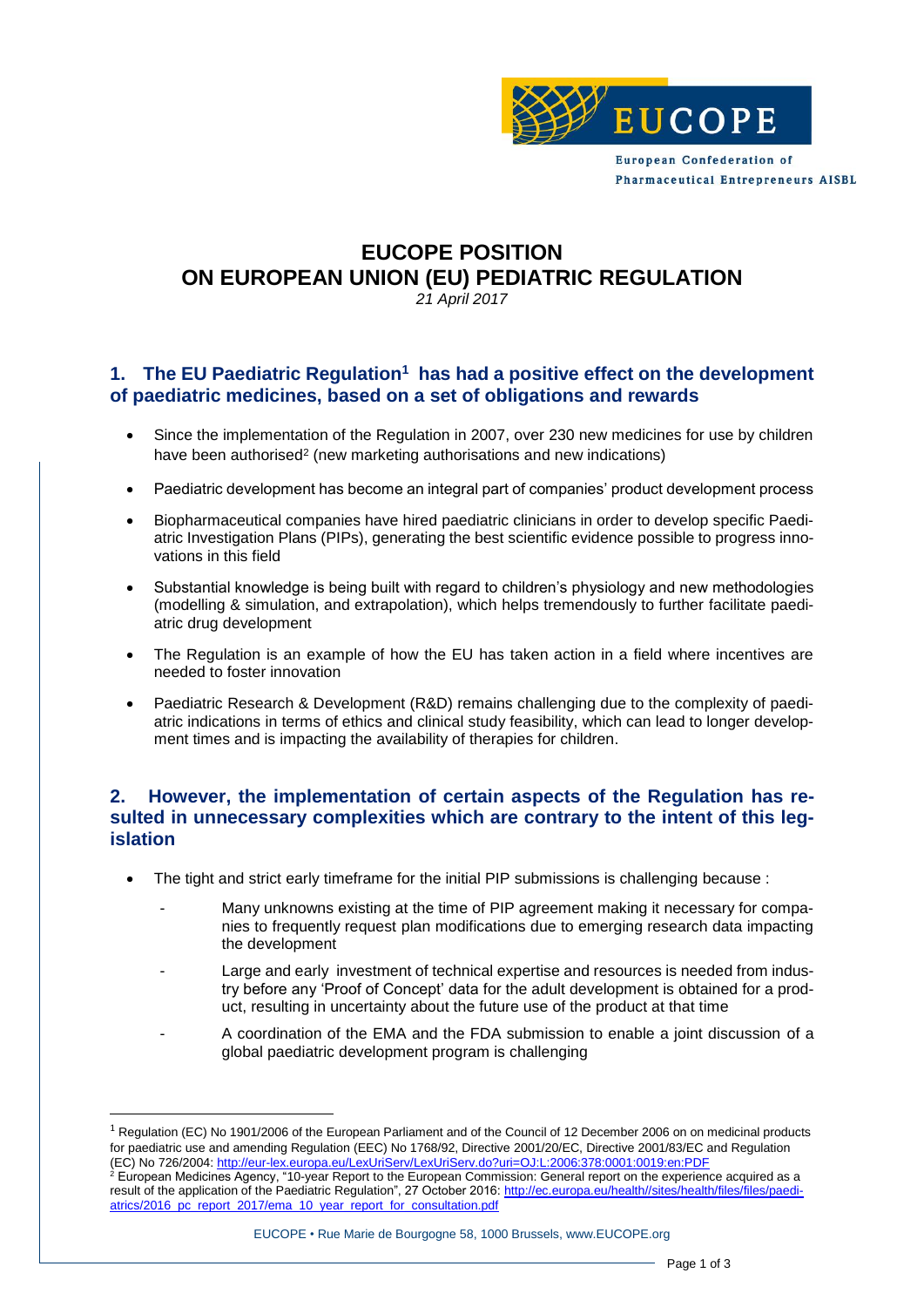

- The huge administrative and operational regulatory burden is hampering the efficient execution of new paediatric medicine development plans, for example; there are unclear responsibilities and overlaps in the assessments made by different expert committees and working parties within the European Medicines Agency (EMA), duplication of the number of trials due to differing EMA and Food and Drug Administration (FDA) requirements, and need to complete all studies and develop all pharmaceutical forms requested by PDCO in time to be eligible for a reward
- Many paediatric clinical trials required by the Paediatric Committee (PDCO) can be either unnecessary or unfeasible to conduct and/or complete due to the lack of children participating in the studies (especially in rare diseases)
- There is a need to clarify the system for granting PIP waivers and deferrals:
	- **Waivers:** they are important to ensure that there are no unjustified or unethical clinical trials in children. They are only granted after thorough review by the PDCO. There is always a possibility to submit a voluntary PIP for a waived condition for PDCO review.However, there are currently no clear guidelines that help applicants to determine which documentation is required to support a waiver application. This creates uncertainties for both sides
	- **Deferrals:** they are necessary to protect children from unnecessary or unsafe clinical trials. Although there generally is a positive dialogue between the PDCO and companies to clarify the reasons for requesting a deferral, there is still a lack of predictability that arguments provided by a company will be listened to.
- Rewards for successfully completing agreed PIPs by companies are often not granted or even achievable due to lengthy timelines for paediatric research, complex development programmes requested by PDCO and long recruitment challenges (especially in rare diseases). This has resulted in:
	- Less than half of all completed PIPs leading to any type of reward
	- Less than 40% receiving a 6-month Supplementary Protection (SPC) extension
	- Only 4 being granted a 2-year orphan market exclusivity extension
- Furthermore, these rewards, in particular, SPC extensions do not cover the investment costs needed to complete an average PIP<sup>3</sup>.

## **3. EUCOPE believes that non-legislative guidance will improve the implementation of the Regulation, to enable more development of paediatric medicines in oncology, rare diseases and other areas of high unmet medical need**

- There should be a multistakeholder discussion to agree on the inventories of unmet medical needs that will better guide paediatric developers development plans
- Industry would welcome systematic early interactions with the PDCO and other committees at the EMA, as well as stakeholders, such as patients and parents, to have meaningful discussions on the scope of PIPs

<sup>&</sup>lt;sup>3</sup> estimated costs by European Commission is approximately €20million – up from €4million originally anticipated in 2007